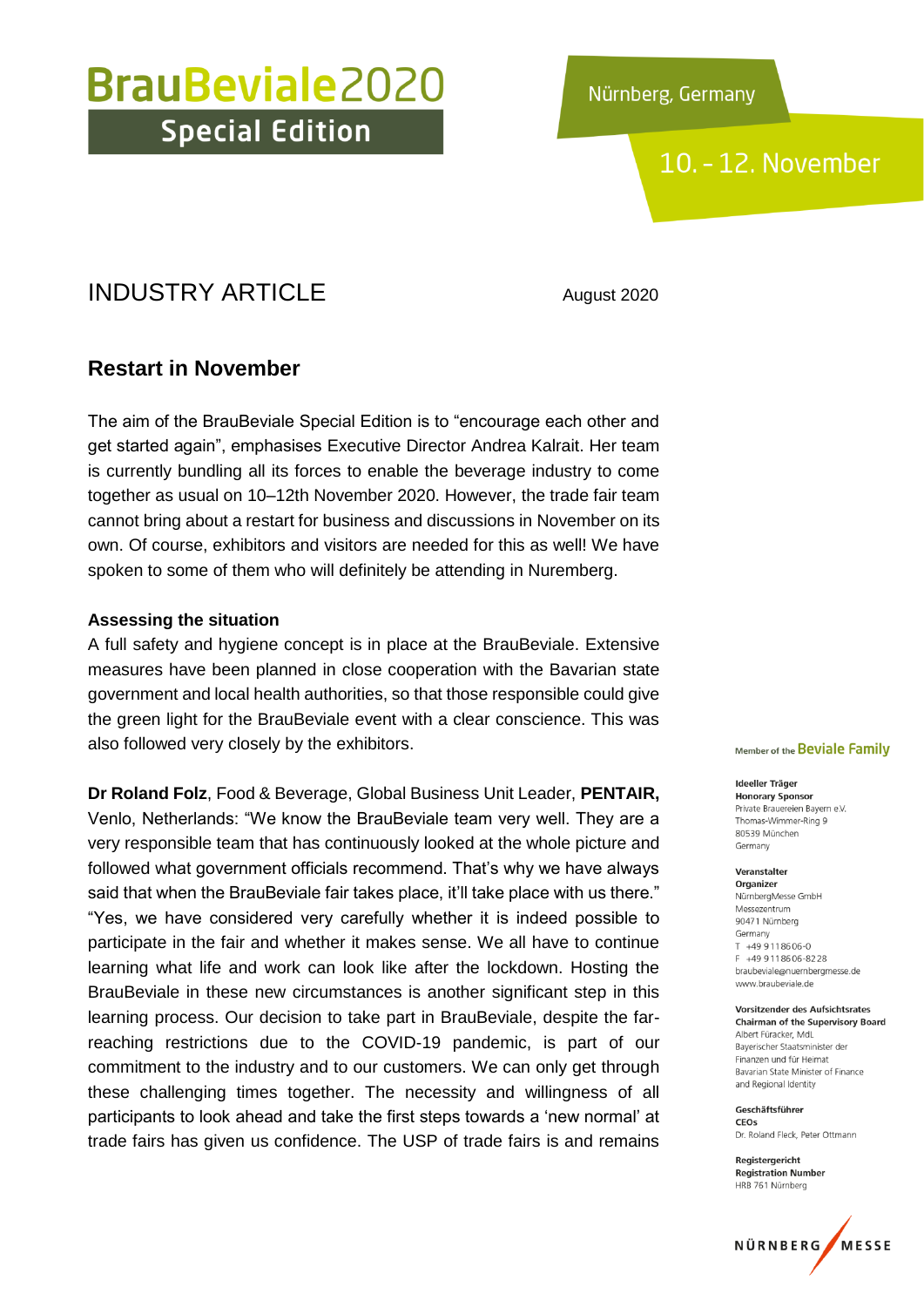10. - 12. November

the personal exchange between people. This cannot be virtualised," says **Jürgen van Santen** from **SAMSON AKTIENGESELLSCHAFT** in Frankfurt am Main, the experts in control valves.

### **BrauBeviale is a "ray of hope on the horizon"**

Around Easter, at the peak of the COVID-19 wave through Germany and Europe, things were not looking good for trade fairs and other events for some time. What motivated exhibitors and visitors to take part in the Special Edition of BrauBeviale – despite all the uncertainties?

"In view of the difficult economic environment and the many unanswered questions regarding the organisation of trade fairs, we naturally asked ourselves whether a trade fair could seriously take place at all – but it was clear that BarthHaas would be present at the Special Edition of the fair that takes place in our home town, whatever the set-up. These are difficult times for brewers and suppliers, but that is precisely why it is important to send out a signal and seek personal contacts. As a long-standing partner, we want to support BrauBeviale in providing a forum for new ideas and momentum," confirms **Thomas C. Raiser** from **BarthHaas** in Nuremberg.

"The BrauBeviale is a permanent fixture in my calendar! It isn't just about information on new technologies, it's also a good opportunity to cultivate existing networks and make new contacts," says **Georg L. Bucher**, managing director of the **Radbrauerei** brewery in Günzburg, adding: "Of course, at first, it was very uncertain how the rest of the year would progress. But the hygiene concept in place at NürnbergMesse gives me confidence. I am looking forward to the 2020 exhibition as it will be more open, familiar and not quite so hectic!

"After the coronavirus crisis, BrauBeviale is a ray of hope on the horizon. I haven't met any colleagues since March, and I've hardly had any contact with the industry in any other way. I'm hoping for some nice, interesting and informative conversations. And, as every year, I would like to find out about the latest developments and trends," says **Victoria Schubert-Rapp**, Managing Director of the **Karg Brewery** in Murnau, in describing her reasons for visiting the fair.

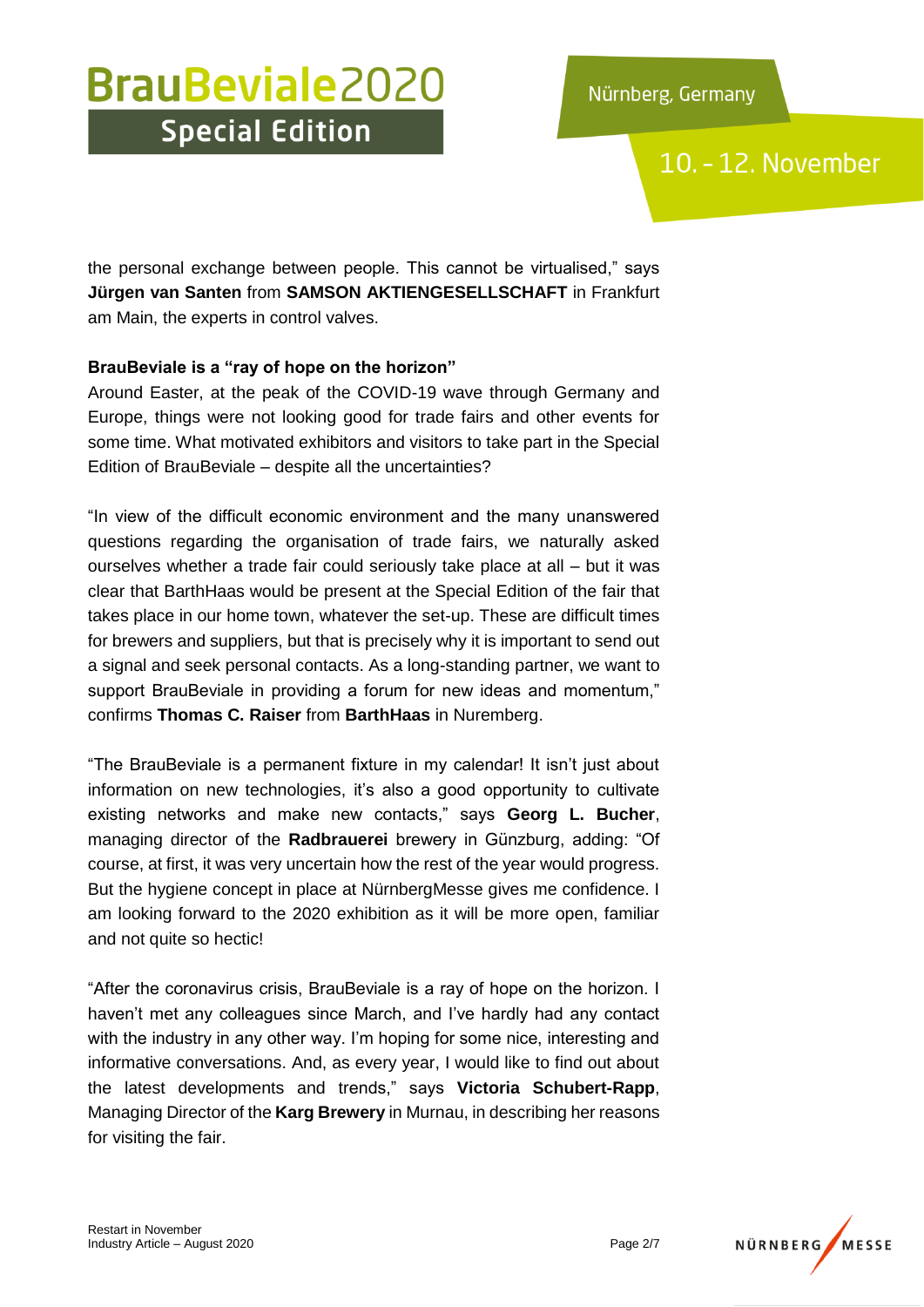10. - 12. November

"ACM has been active in the soft drink and brewery sector throughout Europe since 1982. Since that time, we have attended BrauBeviale every year as an exhibitor. Especially in times of crisis, we think it's necessary to be personally present for our customers and we see BrauBeviale as an important opportunity to do just that," explains **Ing. Eduard Harrauer**, **ACM GmbH Austria**, Vienna.

### **Different doesn't necessarily mean worse...**

The circumstances for the trade fair appearance will change completely this year due to COVID-19, including a complete replanning of the hall layout, safety and hygiene measures, and fewer exhibitors and visitors. How are the exhibitors reacting to this?

"BrauBeviale has had global aspirations for many years, but I expect that this year's BrauBeviale will be a little more European than usual. This naturally affects our planning, and we certainly will not have the same manpower there as usual. Naturally, our almost-legendary stand party cannot take place either. That would not be very responsible. However, we will do everything we can to create a great experience for our customers, whilst at the same time complying with the safety precautions," emphasises **Dr Roland Folz** from **PENTAIR**.

"Even though the concept for this year's event will be a little different, we are confident that the fair will attract numerous trade visitors once again and that our participation will be worthwhile for BrauKon. We have revised our own trade fair concept for 2020 as well; through our participation, we would like to send a signal that we are a reliable partner for our customers", says **BrauKon** managing director **Christian Nuber**.

#### **Europe moves closer together**

The exhibitors aren't just German companies; there are also regular guests from other European countries. What do they think about participating in BrauBeviale 2020?

"Fermentis is attending and supporting BrauBeviale since the beginning, and we are truly convinced of its huge impact on the beer market. This event is for us one of the major yearly appointments with our customers; not only

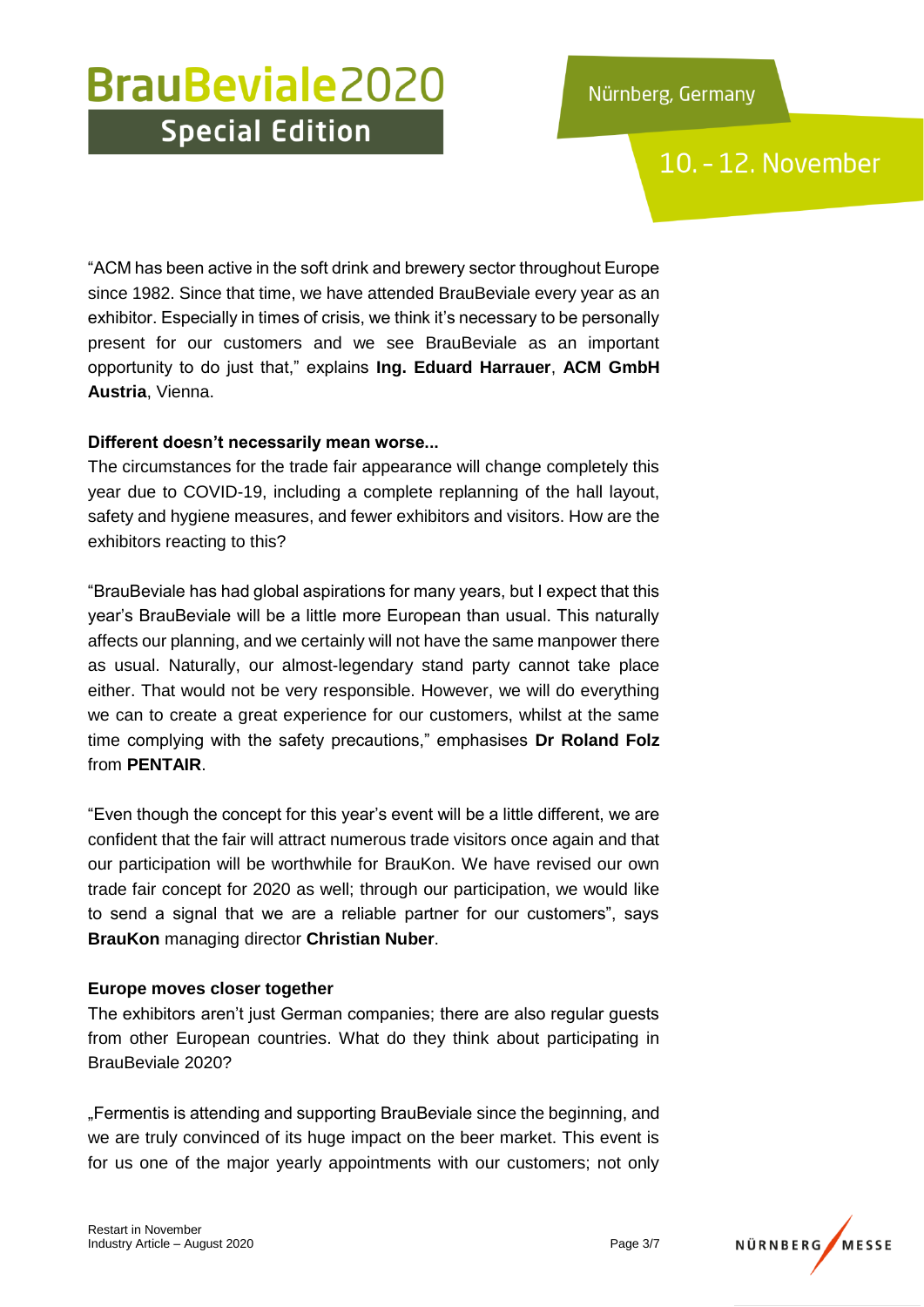10. - 12. November

Europeans but more and more international (if we disregard the Covid-19 situation). It is the opportunity to exchange, share ideas, get a feel for market developments and expose our newest innovations in terms of fermentation and beverage characterization solutions to the world of brewers. Of course we cannot forget the situation, but we always want(ed) to see this event happening. Year after year, it has always been a great experience. It will be different, we know that … with probably less participants and customers – but we will adapt ourselves to the situation to make sure it will remain a great appointment. We need to make sure continuity and development is preserved. Hope to see you soon! Cheers", says **Jeanne Gallerand,** Marketing & Communication Manager, **Fermentis,** Frankreich.

"The fair is the most important one for the beverage industry. Our group has been growing with it since the very first editions. It is a meeting point for many decision makers in the industry and the attendance has been growing during the years. It's the perfect spot for DELLA Toffola Group for presenting the customers our products. The trade fair will be of decisive importance for going through and beyond the crisis." Of that much is **Michela Della Toffola** from **DELLA Toffola** in Italy sure.

"We consider BrauBeviale as our most important exhibition throughout the year to meet our customers from various parts of Europe as well as the world. Since BrauBeviale is close to the Czech Republic we also meet many of our local customers at this fair. It is a great opportunity for us to discuss the results of the harvest and introduce new varieties to the world brewing industry" – **Zdeněk Rosa**, Vorstandsvorsitzender von **BOHEMIA HOP**, Žatec, Tschechische Republik.

### **Thoughts from attendees: "My heart's set on going!"**

For the exhibitors, of course, it is particularly interesting to see what the situation will be like with attendees in 2020. How many will there be? Where will they come from? What will they expect? We have collected a few thoughts from attendees below.

When asked why he is attending BrauBeviale 2020, **Robert Widmann**, boss at **Batzen Bräu** brewery in Bolzano, Italy, commented: "because it's the best trade fair for us brewers. Yes, the coronavirus pandemic has unsettled us

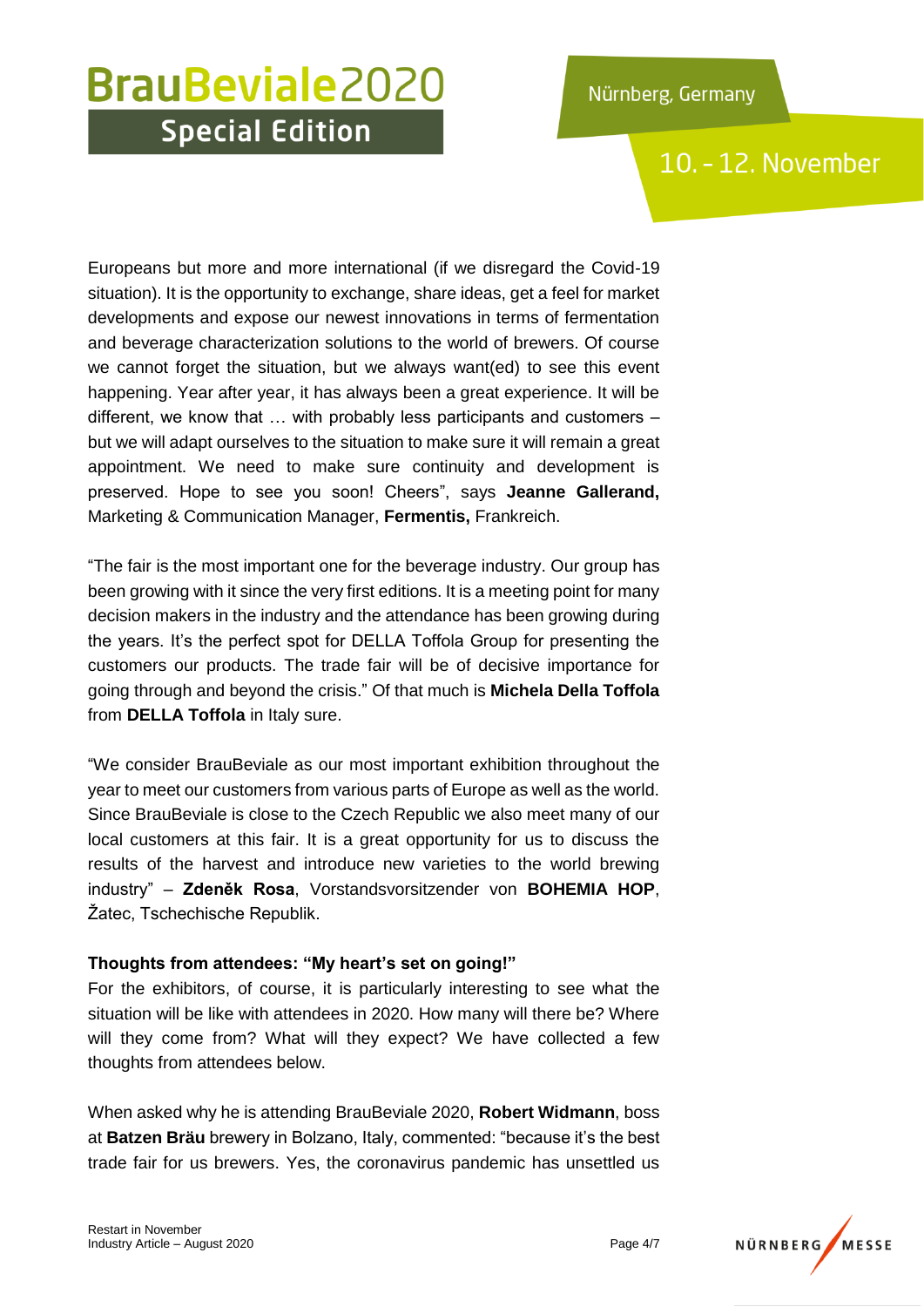10. - 12. November

with regard to freedom of travel. Now that the situation has eased though, of course we'll be there at this important event," Widmann continues.

"BrauBeviale has always been a must-visit event for us at EBC and one that we are always happy to attend. Not only is it THE opportunity to find out about new products and industry highlights in great detail, it's also about maintaining contacts with many specialists from the industry, which is always important to us. I'm preparing myself for seeing a different kind of trade fair and also for a rather more reserved approach when it comes to exhibitors and other fair visitors. On the other hand, I also like to be surprised. After all, a crisis also means that you can throw old habits overboard and replace them with new concepts," says **John Brauer**, Executive Officer, **The Brewers of Europe/EBC**.

"It was clear to me: if it goes ahead, I'll be there! My heart's set on going! Industry regulars thrive on cultivating relationships there and having good personal discussions. Especially in these difficult times, it is important for me to be there in person so that I can pick up on the latest news on the grapevine" say **Klaus Artmann**, owner of **Biertraum GmbH** and Vice President of the Association of Dipl. Biersommeliers.

### **"The most important industry event of the year"**

The feedback from the visitor survey shows that there is definitely the desire for a meeting in November. Of course, that is, provided that all safety and hygiene rules are observed.

"For AB InBev, the BrauBeviale has always been and still is an important event – for me personally, I would even say it's the most important gettogether of the year for the industry. I have been visiting the BrauBeviale for decades, because it is a unique opportunity to meet with suppliers and colleagues in a very efficient and effective way. I am aware that BrauBeviale 2020 will and must be different from the 'normal' format of previous years. Nevertheless, I'm still going to be able to fully achieve my main objectives. With the dates for the event being shortly after the hop harvest, it's the ideal time for me to explore the characteristics and market developments through personal discussions with the most important representatives of the industry. I expect a good, but naturally very 'businesslike' BrauBeviale 2020. I should

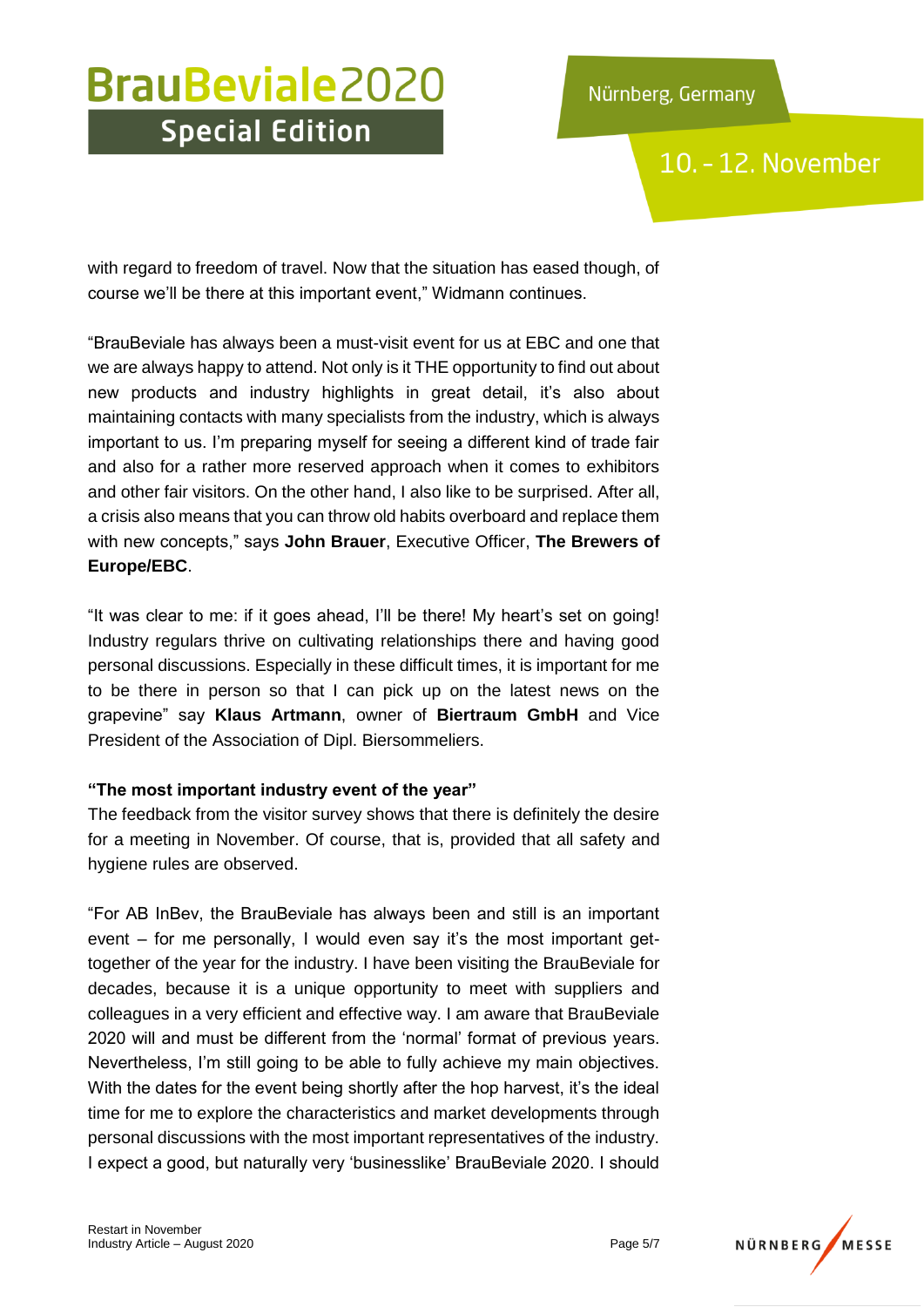10. - 12. November

be able to pursue and achieve my business objectives fully, but I am still bracing myself for there to be many restrictions. I have full confidence in the BrauBeviale management team that the event will be held in the right setting and follow the correct, vital precautions," comments **Dr Willy Buholzer**, GPO Director Hops, **Anheuser-Busch InBev Procurement GmbH**, Rotkreuz, Switzerland.

"As it has done in the past, this year's fair will provide a very good overview of the market for upcoming investment projects. The avenues are short and discussions can be conducted very efficiently. There have only been very limited opportunities for networking this year, so being at the trade fair will do us good. I wasn't expecting that the fair would take place. If there is going to be a trade fair after all, then I would like to take the opportunity to attend. It is important to me that the current hygiene rules are adhered to completely", emphasises **Hans-Peter Drexler**, Managing Director Technology and Logistics, **Schneider Weisse**, Kehlheim.

### **Digitalisation as an opportunity**

As part of the Special Edition exhibition this year, the BrauBeviale Forum will be moved online. This is an important step that can only really bring the industry forward in terms of future viability. The attendees that we spoke to see it that way, too.

"By joining the physical fair with the digital world, BrauBeviale's digital reach will increase enormously and it will become a worldwide event. After all, there are many questions concerning the future viability of the beverage industry right now. BrauBeviale will provide food for thought and answers to these questions. For example, these unusual circumstances will have a lasting effect on the conditions and the behaviours of end customers, and they will reinforce discussions surrounding digitisation – especially data analysis, customer dialogue and brand management," **Klaus Artmann** says confidently.

### **Prospects of success**

After all, the circumstances are completely different from those in 'normal' years – what makes the exhibitors confident that BrauBeviale 2020 can still be a success for their company?